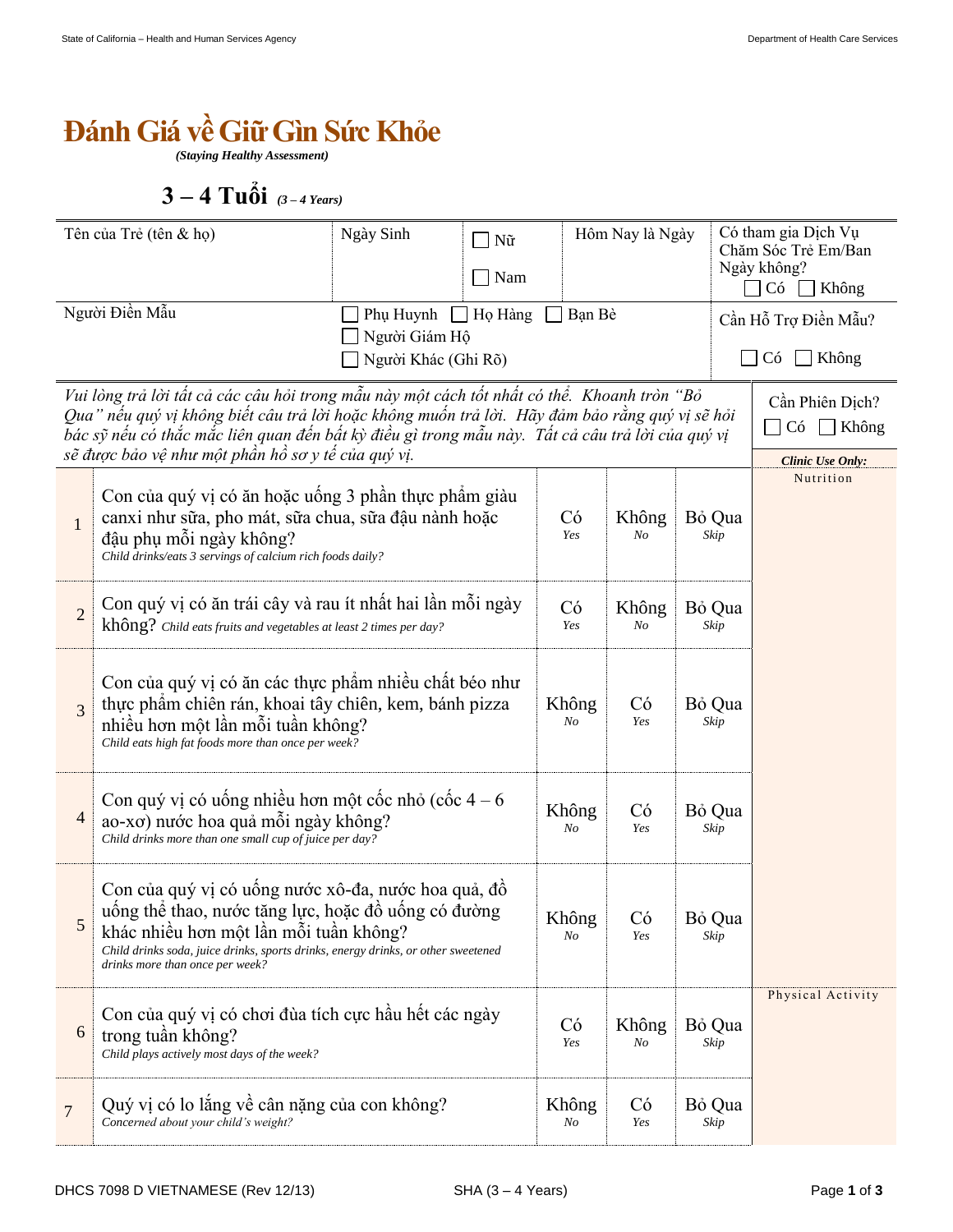| 8  | Con quý vị có xem TV hoặc chơi trò chơi điện tử video<br>dưới 2 tiếng mỗi ngày không?<br>Child watches TV or plays video games less than 2 hours per day?                              | Có<br>Yes   | Không<br>No             | Bỏ Qua<br>Skip |        |
|----|----------------------------------------------------------------------------------------------------------------------------------------------------------------------------------------|-------------|-------------------------|----------------|--------|
| 9  | Nhà quý vị có thiết bị báo khói đang hoạt động không?<br>Home has a working smoke detector?                                                                                            | Có<br>Yes   | Không<br>No             | Bỏ Qua<br>Skip | Safety |
| 10 | Quý vị đã đặt nhiệt độ nước xuống mức ấm (dưới 120<br>độ) chưa?<br>Water temperature turned down to low-warm?                                                                          | Có<br>Yes   | Không<br>N <sub>O</sub> | Bỏ Qua<br>Skip |        |
| 11 | Nếu nhà quý vị có nhiều hơn một tầng, quý vị có các<br>thanh chắn an toàn trên cửa sổ và cửa cầu thang không?<br>Safety guards on windows and gates for stairs in multi-level home?    | Có<br>Yes   | Không<br>No             | Bỏ Qua<br>Skip |        |
| 12 | Nhà quý vị có các dụng cụ chùi rửa, thuộc men và bao<br>diệm có cất trong tủ khóa không?<br>Cleaning supplies, medicines, and matches locked away?                                     | Có<br>Yes   | Không<br>No             | Bỏ Qua<br>Skip |        |
| 13 | Nhà quý vị có số điện thoại của Trung Tâm Kiểm Soát<br>Chất Độc (800-222-1222) được dán gần máy điện thoại<br>không?<br>Home has phone # of the Poison Control Center posted by phone? | Có<br>Yes   | Không<br>No             | Bỏ Qua<br>Skip |        |
| 14 | Quý vị có luôn ở bên cạnh khi con ở trong bồn tắm<br>không?<br>Always stays with child when in the bathtub?                                                                            | Có<br>Yes   | Không<br>No             | Bỏ Qua<br>Skip |        |
| 15 | Quý vị có luôn đặt con trong ghế xe hướng về phía trước<br>ở hàng ghế sau không?<br>Always places child in a forward facing car seat in the back seat?                                 | Có<br>Yes   | Không<br>No             | Bỏ Qua<br>Skip |        |
| 16 | Quý vị có sử dụng ghế xe đúng với tuổi và kích thước<br>của con không?<br>Car seat used is correct size for age and size for child?                                                    | Có<br>Yes   | Không<br>No             | Bỏ Qua<br>Skip |        |
| 17 | Quý vị có luôn kiếm tra xem có trẻ em ở gần xe trước<br>khi lùi xe ra không?<br>Always checks for children before backing car out?                                                     | Có<br>Yes   | Không<br>No             | Bỏ Qua<br>Skip |        |
| 18 | Con của quý vị có ở hay chơi gần bế bơi, sông hay hồ<br>không?<br>Child spends time near a swimming pool, river, or lake?                                                              | Không<br>No | Có<br>Yes               | Bỏ Qua<br>Skip |        |